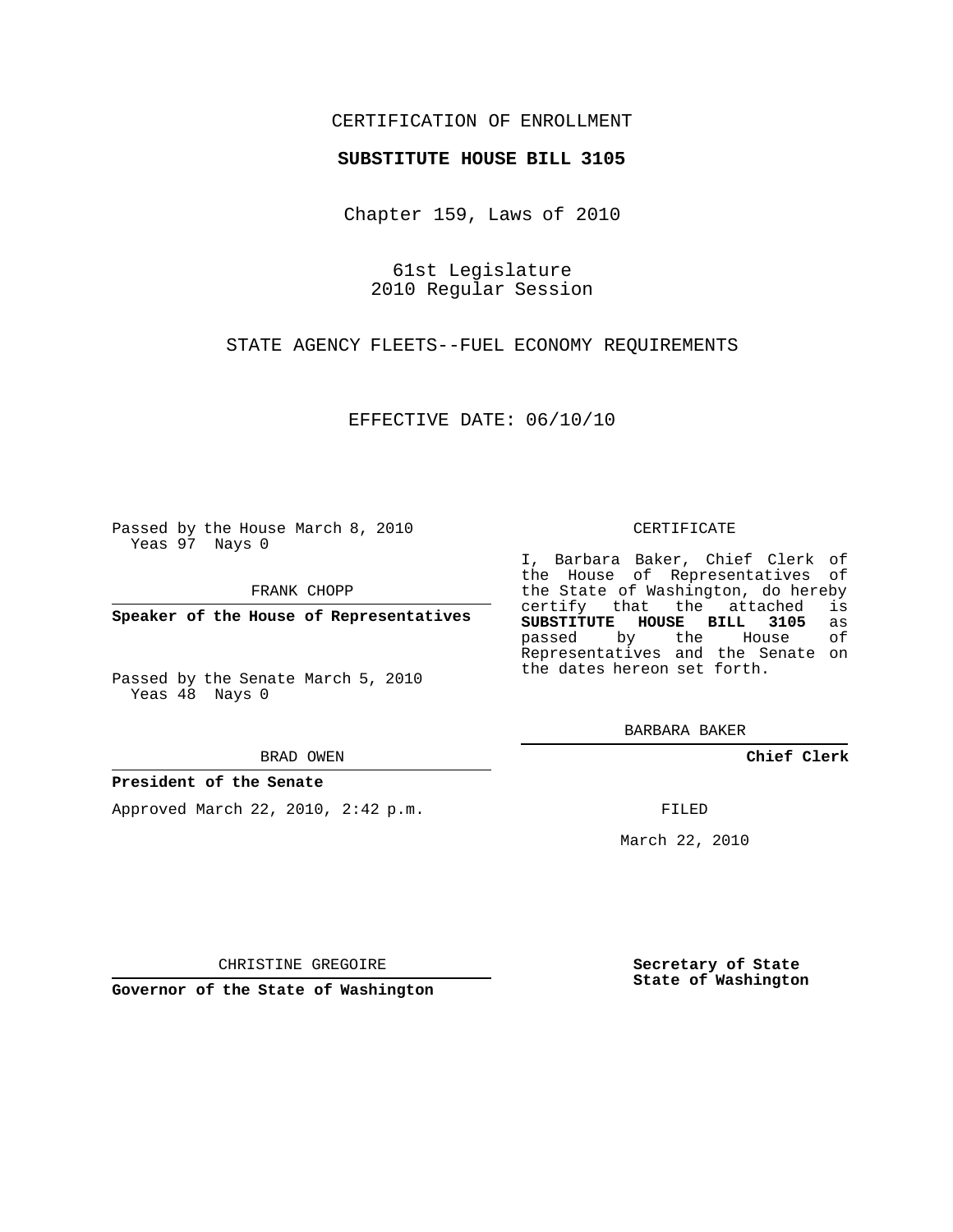# **SUBSTITUTE HOUSE BILL 3105** \_\_\_\_\_\_\_\_\_\_\_\_\_\_\_\_\_\_\_\_\_\_\_\_\_\_\_\_\_\_\_\_\_\_\_\_\_\_\_\_\_\_\_\_\_

\_\_\_\_\_\_\_\_\_\_\_\_\_\_\_\_\_\_\_\_\_\_\_\_\_\_\_\_\_\_\_\_\_\_\_\_\_\_\_\_\_\_\_\_\_

AS AMENDED BY THE SENATE

Passed Legislature - 2010 Regular Session

# **State of Washington 61st Legislature 2010 Regular Session**

**By** House Ecology & Parks (originally sponsored by Representatives Rolfes, Wallace, Kenney, and Ormsby)

READ FIRST TIME 02/02/10.

 1 AN ACT Relating to including alternative fuel vehicles in a 2 strategy to reduce fuel consumption and emissions from state agency 3 fleets; and amending RCW 43.41.130.

4 BE IT ENACTED BY THE LEGISLATURE OF THE STATE OF WASHINGTON:

 5 **Sec. 1.** RCW 43.41.130 and 2009 c 519 s 6 are each amended to read 6 as follows:

 (1) The director of financial management, after consultation with other interested or affected state agencies, shall establish overall policies governing the acquisition, operation, management, maintenance, 10 repair, and disposal of( $(\tau)$ ) all (( $\overline{p}$ assenger)) motor vehicles owned or 11 operated by any state agency. ((Such)) These policies shall include but not be limited to a definition of what constitutes authorized use of a state owned or controlled passenger motor vehicle and other motor vehicles on official state business. The definition shall include, but not be limited to, the use of state-owned motor vehicles for commuter ride sharing so long as the entire capital depreciation and operational expense of the commuter ride-sharing arrangement is paid by the commuters. Any use other than such defined use shall be considered as personal use.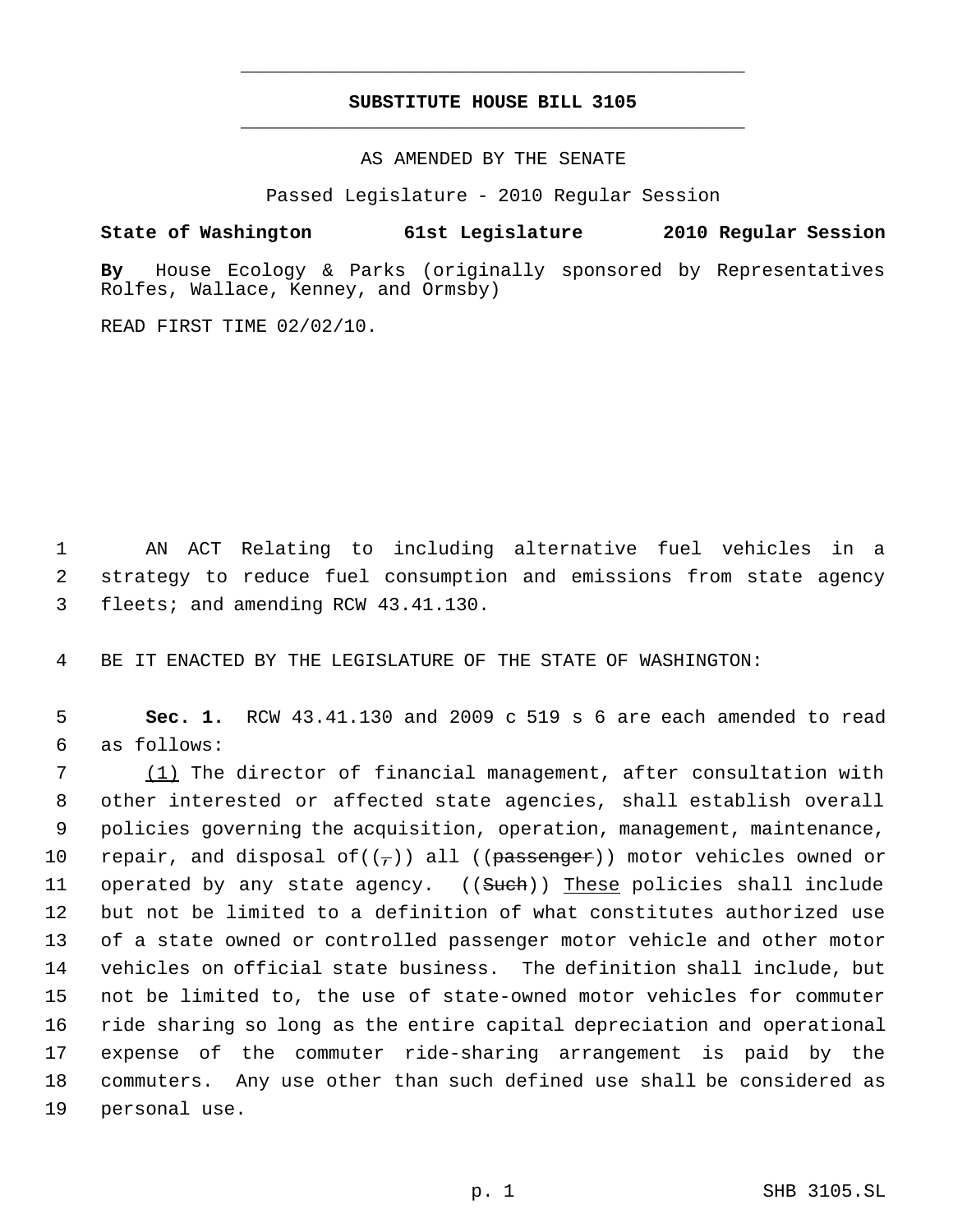(2)(a) By June 15, 2010, the director of the department of general administration, in consultation with the office and other interested or 3 affected state agencies, shall develop strategies to ((reduce)) assist 4 state agencies in reducing fuel consumption and emissions from all classes of vehicles.

 (b) In an effort to achieve lower overall emissions for all classes of vehicles, state agencies should, when financially comparable over the vehicle's useful life, consider purchasing or converting to ultra- low carbon fuel vehicles.

10 (3) State agencies shall ((use these strategies to:

11  $(1)$ ) phase in fuel economy standards for motor pools and leased 12 petroleum-based fuel vehicles to achieve an average fuel economy standard of thirty-six miles per gallon for passenger vehicle fleets by 14 2015( $(+$ 

 (2) Achieve an average fuel economy of forty miles per gallon for 16 light duty passenger vehicles purchased after June 15, 2010; and

17 (3) Achieve an average fuel economy standard of twenty-seven miles per gallon for light duty vans and sport utility vehicles purchased 19 after June 15, 2010)).

(4) After June 15, 2010, state agencies shall:

 (a) When purchasing new petroleum-based fuel vehicles for vehicle 22 fleets: (i) Achieve an average fuel economy of forty miles per gallon 23 for light duty passenger vehicles; and (ii) achieve an average fuel economy of twenty-seven miles per gallon for light duty vans and sports utility vehicles; or

(b) Purchase ultra-low carbon fuel vehicles.

 (5) State agencies must report annually on the progress made to 28 achieve the goals under subsections  $((+1)$  through)) (3) and  $(4)$  of this section beginning October 31, 2011.

 (6) The department of general administration, in consultation with the office and other affected or interested agencies, shall develop a separate fleet fuel economy standard for all other classes of 33 petroleum-based fuel vehicles and report the progress made toward meeting the fuel consumption and emissions goals established by this section to the governor and the relevant legislative committees by December 1, 2012.

 ((For the purposes of this section, light duty vehicles refers to 38 cars, sport utility vehicles, and passenger vans.))